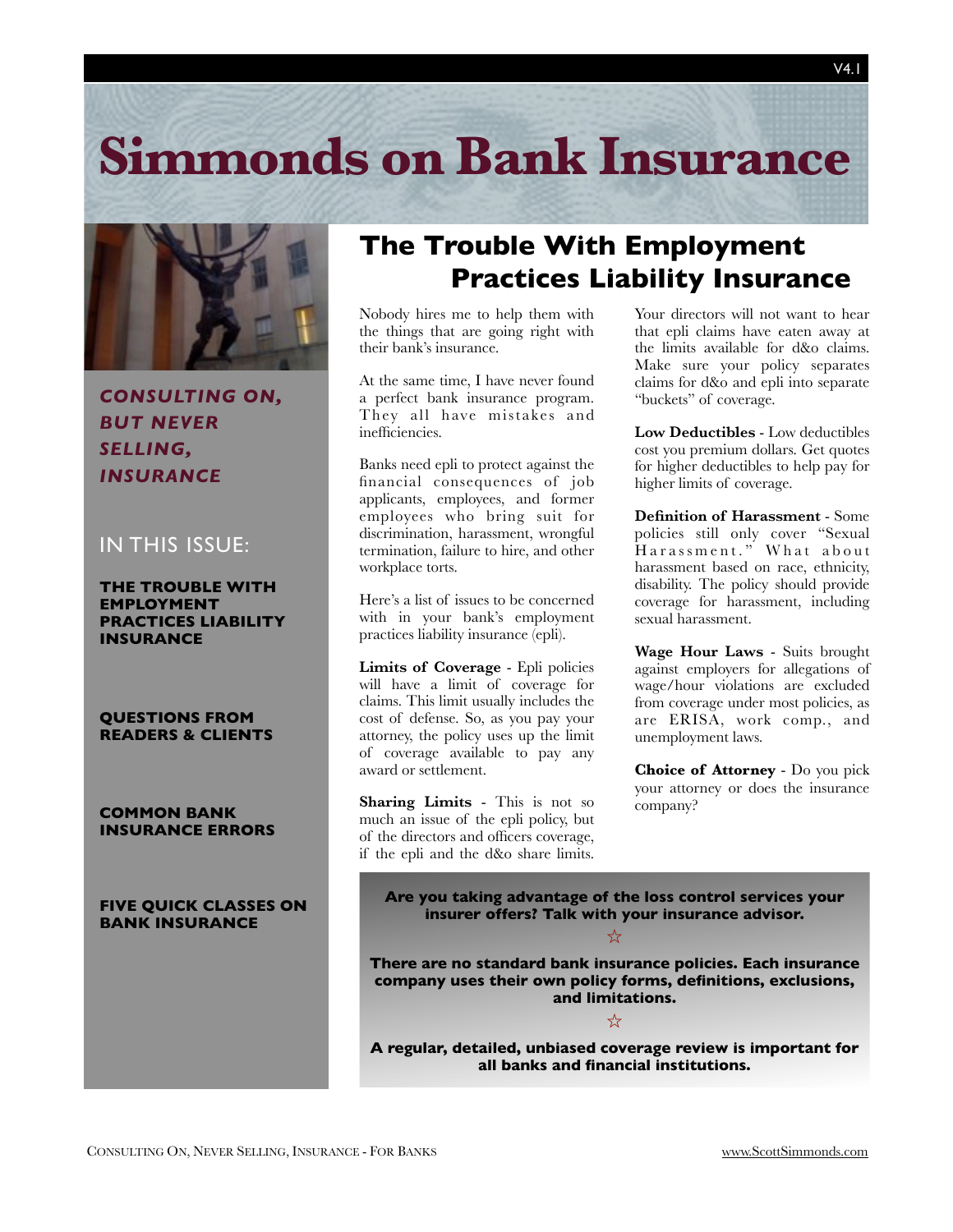# Bank Insurance Q&A

| What risk management<br>strategies will have the most<br>impact on preventing<br>employment practices liability<br><i>insurance claims?</i>         | Here's a quick list:                                                                                                                                                                                                                                                                                                                                                                                                                                                            |
|-----------------------------------------------------------------------------------------------------------------------------------------------------|---------------------------------------------------------------------------------------------------------------------------------------------------------------------------------------------------------------------------------------------------------------------------------------------------------------------------------------------------------------------------------------------------------------------------------------------------------------------------------|
|                                                                                                                                                     | •Follow your employee handbook or throw it out. If you have rules, follow them. If<br>you're not going to follow your rules you are better off without them.                                                                                                                                                                                                                                                                                                                    |
|                                                                                                                                                     | . Have a labor attorney review your handbook, employment applications, and<br>personnel policies regularly.                                                                                                                                                                                                                                                                                                                                                                     |
|                                                                                                                                                     | • Train all managers regularly in employment law and your procedures.                                                                                                                                                                                                                                                                                                                                                                                                           |
|                                                                                                                                                     | •Document all adverse action taken against any employee. If the events and<br>conversations are not written down, you might not be able to use them in your<br>defense.                                                                                                                                                                                                                                                                                                         |
| Do we need a separate<br>employment practices liability<br>policy or should the coverage<br>be a part of our directors' and<br>officers' insurance? | The key issue is that employment practices claims not reduce the coverage<br>available for claims against your directors, officers, or other claims against the<br>bank.                                                                                                                                                                                                                                                                                                        |
|                                                                                                                                                     | Given separate limits and no aggregate coverage amount, it really does not matter<br>if you have a specific policy.                                                                                                                                                                                                                                                                                                                                                             |
|                                                                                                                                                     | I would suggest that you have the same insurer for your d&o and your epli, if you<br>have separate policies.                                                                                                                                                                                                                                                                                                                                                                    |
| Our agent tells us we need to<br>list all of our corporate<br>entities on all our policies.<br><b>Really?</b>                                       | Yes, on your property, liability, umbrella, auto, and related policies. Most directors'<br>and officer's, bonds, e-banking insurance, and employment practices policies have<br>a provision for subsidiary organizations that eliminates the need for a laundry list<br>of "named insureds."                                                                                                                                                                                    |
|                                                                                                                                                     | All entities with employees should be listed on your workers' compensation policy.                                                                                                                                                                                                                                                                                                                                                                                              |
|                                                                                                                                                     | To be safe, check with your insurance advisor.                                                                                                                                                                                                                                                                                                                                                                                                                                  |
|                                                                                                                                                     |                                                                                                                                                                                                                                                                                                                                                                                                                                                                                 |
| What do you think of the<br>upcoming changes with the<br>ABA / Progressive Insurance<br>program?                                                    | I have absolutely no reservations about the change in ownership in the Progressive<br>program. Everything I hear is that banks will see very little difference. The<br>underwriters, claims people, and service people are all staying on. The operation<br>will change its name, and that's about it. They are even staying in the same<br>location. There is no change to policy forms or the insurance behind the program<br>- Best Rated A+ XV, Everest National Insurance. |
|                                                                                                                                                     | Behind the scenes, this change will allow for more flexibility, I think. The ABA<br>program was less than a half a percent of Progressive's business. The auto insurer<br>did not really know what to do with this small (to Progressive) operation. This<br>may be an opportunity for the ABA sponsored program to expand into other lines<br>of coverage for banks. More competition is always a good thing for buyers.                                                       |

Your questions and comments are always welcome. Email **Scott@ScottSimmonds.com.**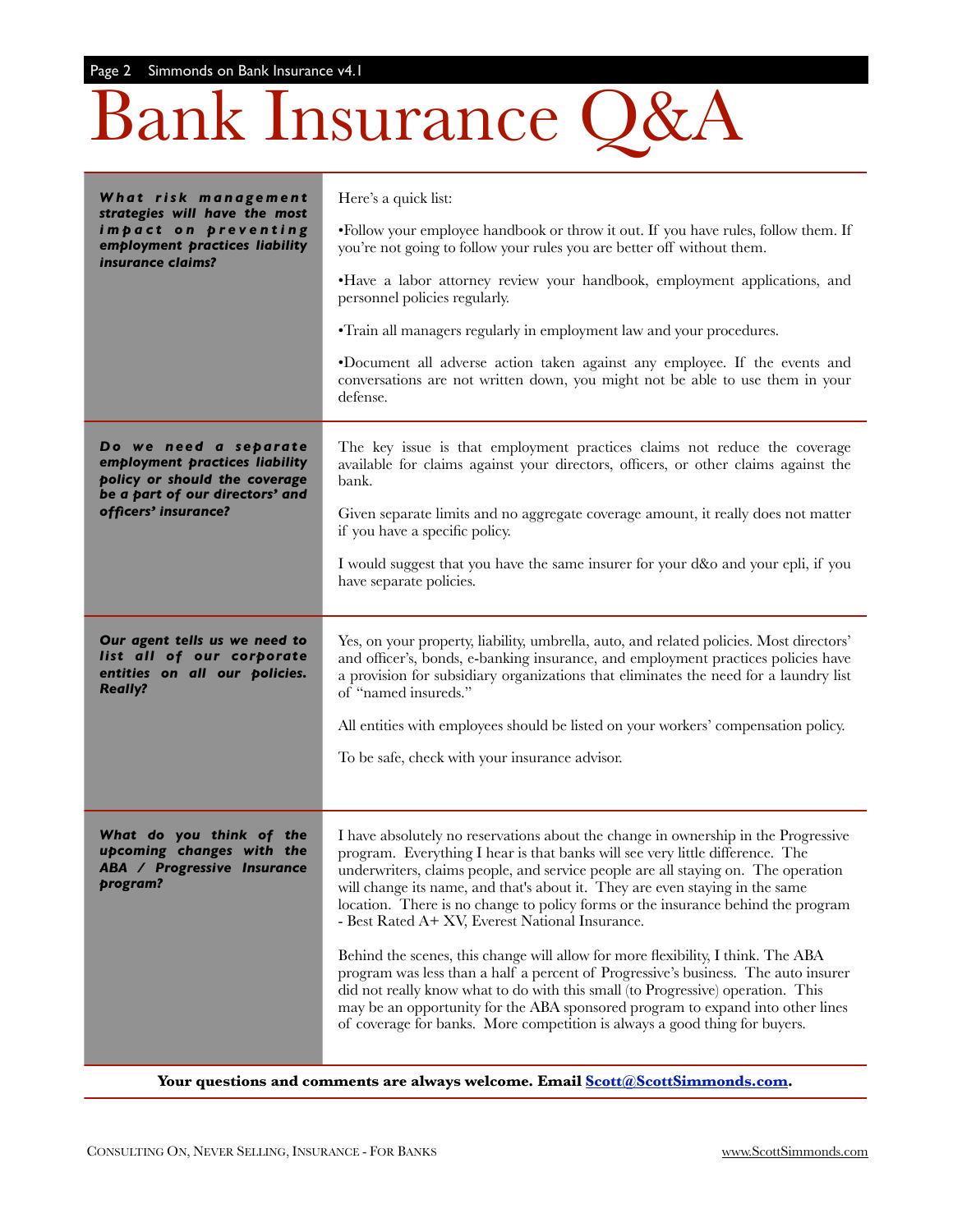#### **ABOUT SCOTT**

Scott has been called, "The Guy with the Big Insurance Brain." He provides unbiased information and advice to banks and other businesses around the US.

As an insurance consultant Scott does not sell insurance. He does not accept fees or commissions from the insurance agents and companies he works with for his clients.

He has written five books on insurance issues for insurance buyers, including *Simmonds on Bank Insurance* and *The Bank Insurance Assurance Toolbox*. He has been quoted in the Wall Street Journal, Money, Inc., Fortune, Investor's Business Daily, CNN.com, Smart Money, and countless local and industry publications including several state bank association magazines.

Scott has 30 years of insurance experience and has built a specialty practice of helping banks improve their insurance.

He lives and works with his family and new puppy Chloe on the coast of Maine.



# **Common Bank Insurance Errors Uncovered**

Here are a few of the issues we find in our review of bank insurance programs:

- ✦ Missing Entities Some insurance policies require that entities be listed on the policy for coverage to apply. Some banks have real estate operations or mortgage operations that are separated legal entities. Many community banks manage charitable foundations. These all should be listed.
- ✦Coinsurance Penalties Coinsurance can be eliminated by adding the agreed amount endorsement to property insurance policies. Coinsurance is a penalty and never helps you as the insurance buyers. If you have coinsurance, question your agent's dedication to you as a client.
- ✦Low Deductibles Property deductibles of \$1,000 are common in the reviews we make of bank insurance. A more reasonable deductible is \$5,000. It will save you premium dollars as well as preserve the future desirability of your bank to insurance companies.
- ✦Inadequate Umbrella Liability Limits To me \$5 million of umbrella liability coverage is the minimum for even the smallest bank.
- ✦Inadequate Extra Expense Coverage After a fire or other insured loss, extra expense insurance pays for the increases in costs necessitated by the bank's need to continue operations. The coverage can pay for such things as temporary office space, the rent of a bank trailer, and the retrofitting of current office space to handle more people.
- ✦Inadequate Perils in the Mortgage Impairment Insurance - Mortgage impairment insurance pays for losses to properties you hold a mortgage on when the customer defaults on their loan due to a fire or other catastrophe. Many policies limit the coverage to perils required by mortgage documents - a very low standard in most cases. Look for coverage for special perils, all risk, or other perils basis.
- ✦Missing Protection on the Banker's Bond Most insurers offer a wide range of coverages on the banker's bond policy. Many seem to only offer the coverage they are asked to provide. Ask your insurance advisor what other coverage can be added. Safe depository coverage and debit card coverage seem to be the most frequently overlooked.

## **Our Unbiased Bank Insurance Review Process**

#### **[www.BankInsuranceReview.com](http://www.BankInsuranceReview.com)**